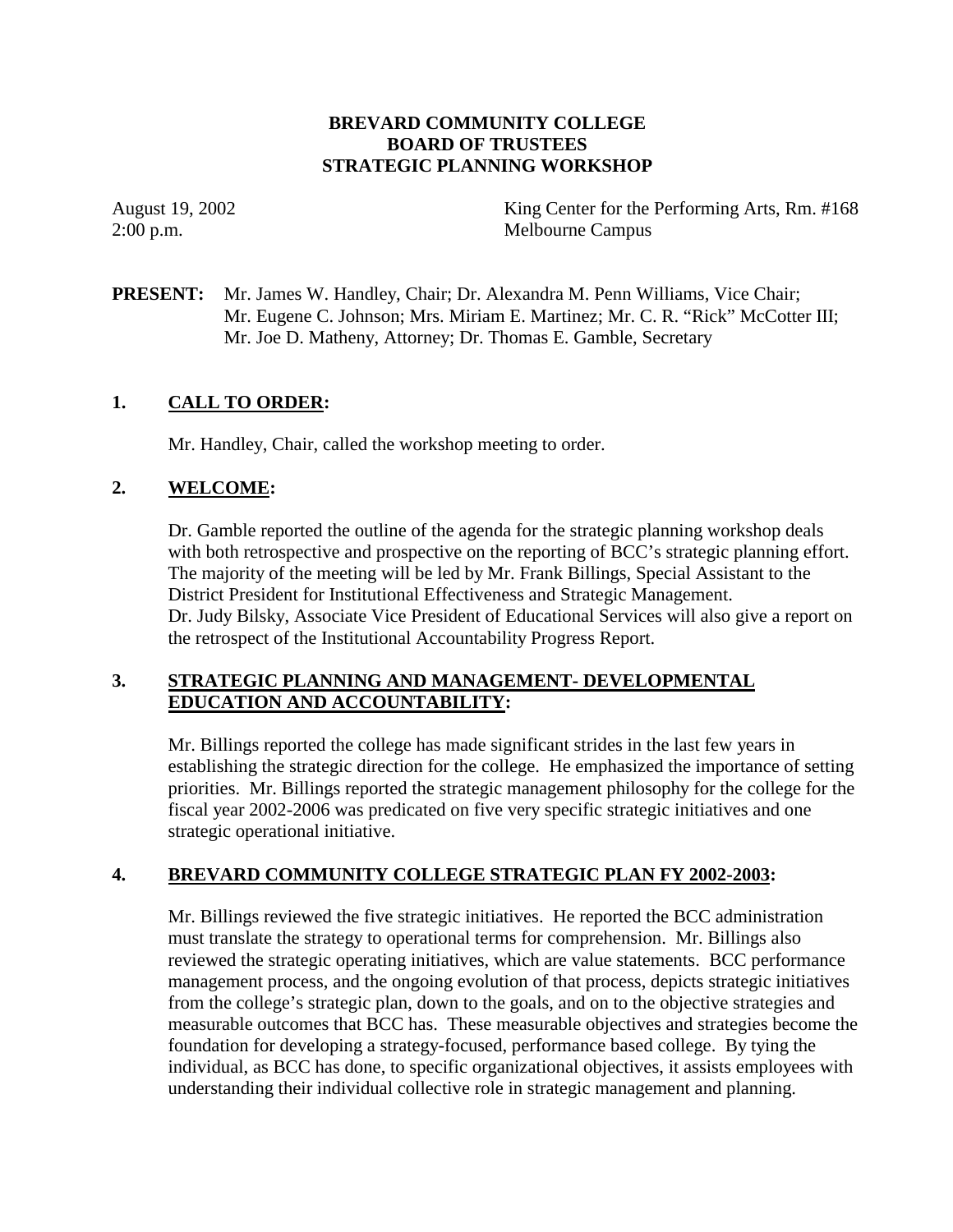Board of Trustees Workshop August 19, 2002  $Page - 2 -$ 

> Mr. Billings reported compensation, rewards, and recognition should be linked to performance management and measurement. When creating these performance measurements, it is important to ensure that they link directly to the strategic vision and goals of the organization. It is also important the college focus on outcomes and to measure those outcomes to achieve organizational measure and objectives. There was some discussion regarding the direction of the Strategic Plan FY 2002-2003. Mr. Billings gave a demonstration of the use of the web based strategic management process to input and review goals and objectives.

• Mr. Johnson asked Mr. Billings to elaborate on the plan for the reward and how this will be accomplished.

Mr. Billings reported he cannot speak for Human Resources, but he explained how this will impact the future planning process. When a person succeeds in meeting his or her objectives, that becomes a measurement. Awards can be given based on strategic performance. Dr. Gamble reported when this plan is used, there are specific performance components that tie right back to an individual who is to perform it.

• Dr. Penn Williams reported she has not seen any financial budgetary strategic planning. The financial and budgetary strategic planning should be tied with what is currently being done at BCC. Dr. Penn Williams asked Mr. Billings to explain what was being done in that area.

Mr. Billings reported when a person writes an objective to satisfy a college goal, they need a strategy to satisfy that objective. An employee cannot have a budget request unless a previous strategy and objective have been written.

• Dr. Penn Williams reported she is referring to BCC having a system in place that looks back at the strategy, sees how the money was spent to support that strategy, and the benefit. Dr. Penn Williams asked if there was such a system in place.

Mr. Billings reported there is a system in place in terms of the overall efficiency of the college. Some of the performance metrics will satisfy part of that. He reported there has been significant discussion, at the college, regarding return on investment.

 $\bullet$  Mrs. Martinez reported she thought this meeting was to look at initial set-up strategies for the college as a whole. She asked if BCC has reached this level. She reported that in the beginning, the Board was given goals. The goals the Board members gave, last year, are broad enough that they should continue for this year. Last year there was a set of high-level objectives. Mrs. Martinez asked when the Board will get to see the status?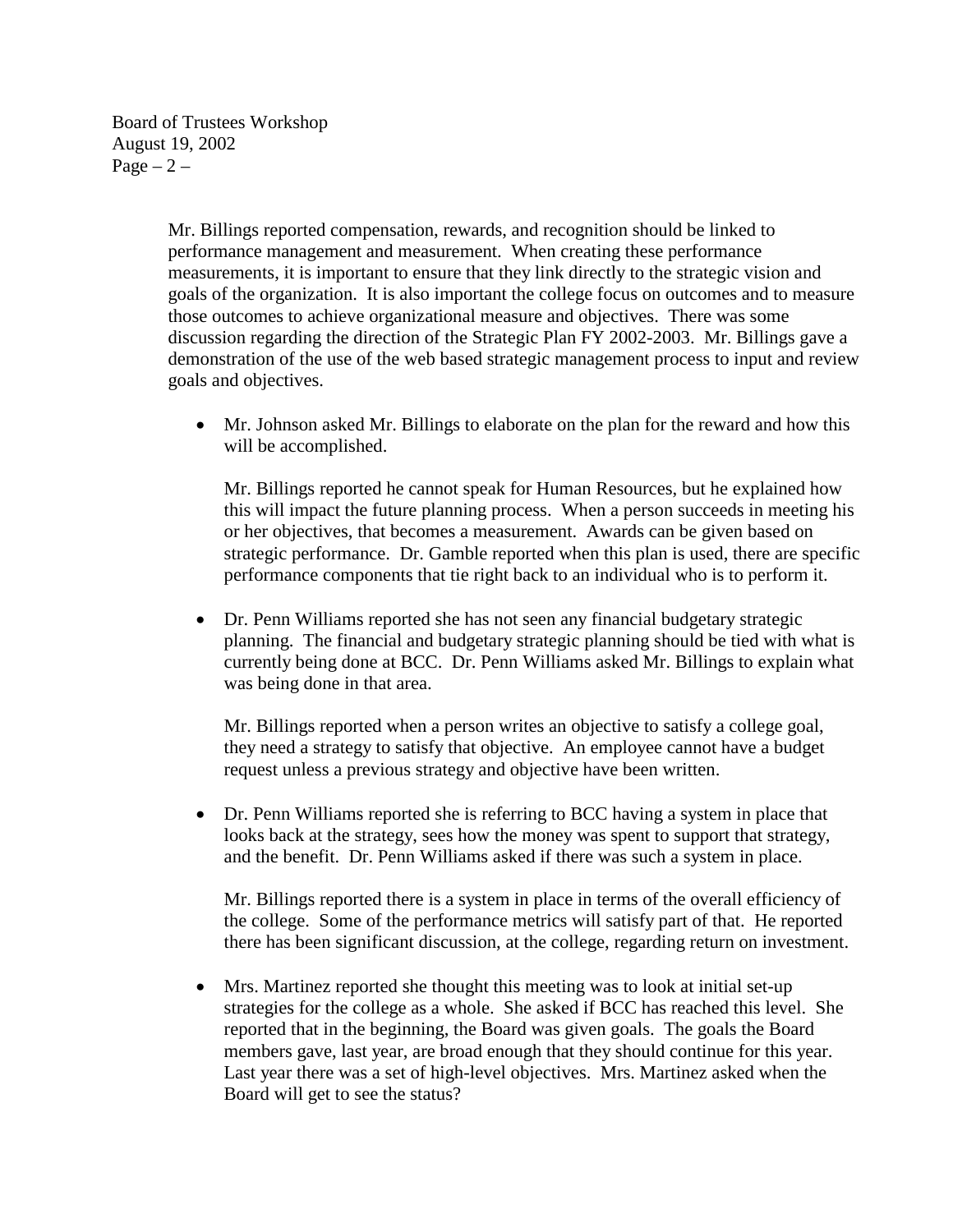Board of Trustees Workshop August 19, 2002 Page  $-3-$ 

> Mr. Billings reported the Board members currently have seven college goals that were drafted by the District Cabinet. They were located in the information provided to the Board. He reported the District Cabinet and Dr. Gamble established seven college goals. They became the strategic goals, for the college, for the fiscal year 2002-2003.

• Mrs. Martinez asked what the target objectives were for the goals for the year. She wanted to know if that had been done.

Mr. Billings reported it is a similar process. For each goal, there are numerous objectives. The objectives that were satisfied say something about accomplishing that specific goal.

- Mrs. Martinez reported that if people are told what the top level goals are, the objectives are written, and are mapped into the right place, there can be a focus on one or two things, for the year, to get those goals accomplished. This is the part Mrs. Martinez expects the District Cabinet to do.

Mr. Billings reported the objectives are the steering documents for the individual working managers. The managers and supervisors have been asked to tell BCC what they thought they could do to satisfy the goals. He reported it is bottoms up and it is the worker bees that have to accomplish the daily operational commitment to making these adjustments work.

- Mr. Handley verified that the document provided, tied into the seven goals.

Dr. Gamble reported he found it extremely difficult to choose what he considered to be an overall collegewide representation of the goals. BCC would like to take the approach that all of this can be accomplished within the funds that have been allocated. Dr. Gamble reported BCC would like to bring back to the Board, each quarter, all of the things that have been accomplished in each of the goal categories.

• Mrs. Martinez reported Dr. Gamble should have every department do whatever they can to accomplish each one of these goals. She reported the Board has to have a picture of what the focus is of the college. Mrs. Martinez would like to have an idea of what the District Cabinet feels are priorities for the college in the coming year.

Dr. Gamble agreed with the exception that all of the items listed need to get done. Those items are not a choice. Dr. Gamble reported he sees that as a different component of the strategic management process from what he considers to be the ultimate priorities for the college as a whole.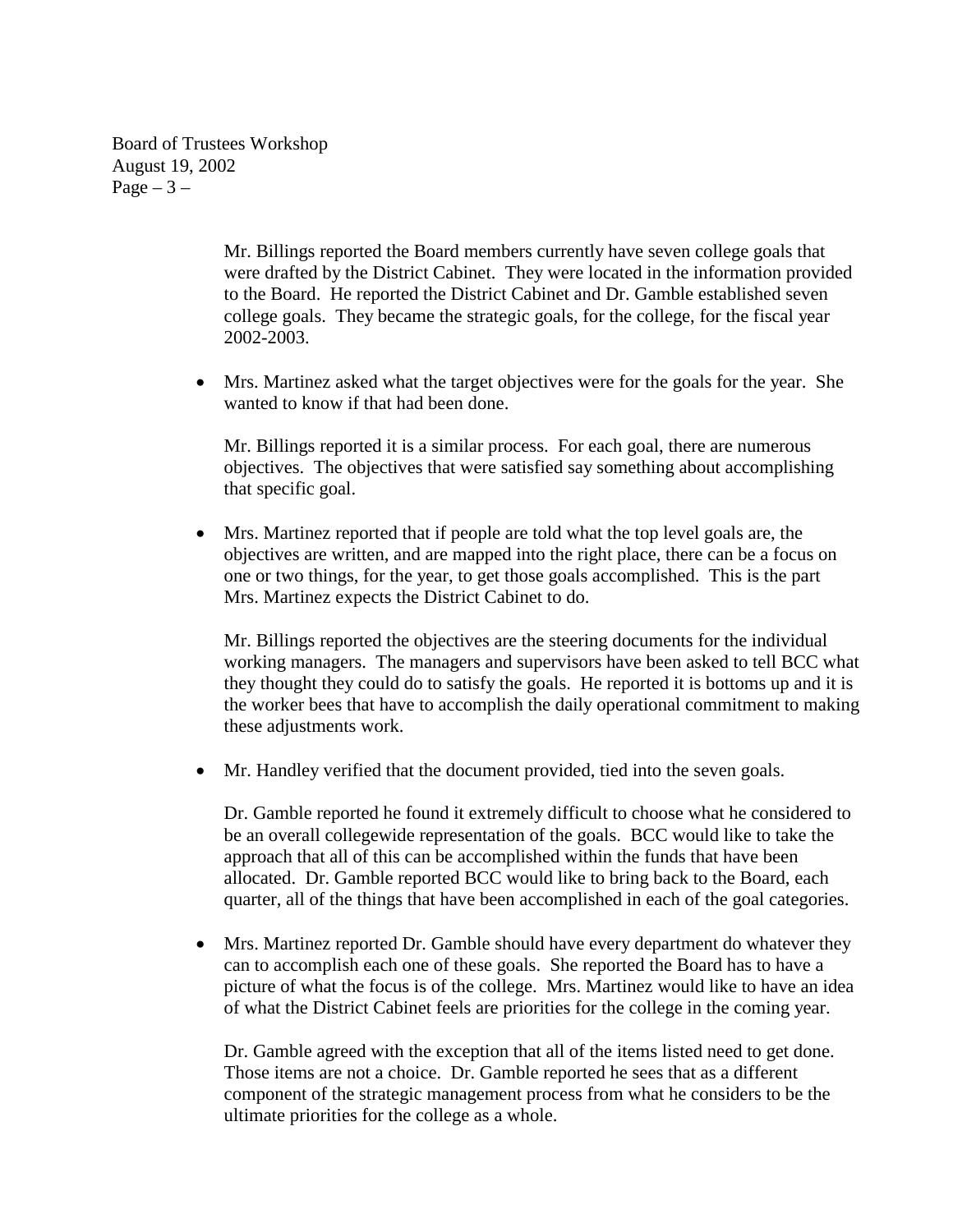Board of Trustees Workshop August 19, 2002 Page  $-4$  –

> Mr. Handley reported each of the Campus Presidents should generate a list for their campus, which would be underneath what Dr. Gamble has listed and would answer that question.

 $\bullet$  Mrs. Martinez reported that she would want the District Cabinet to agree on what is important to the college as a whole. She reported everybody should have objectives that align with the top level goals.

Dr. Gamble reported the seven goals that are listed are the goals that the District Cabinet agreed BCC should be pursuing.

- $\bullet$  Dr. Penn Williams reported she wanted to remind the Board members that they have adopted a governance policy as a Board. According to governance policy, it is the Board that sets the leadership and vision. The District President and the District Cabinet have their objectives and goals. The strategic operating initiatives are the method.
- $\bullet$  Mrs. Martinez reported this is the philosophical part of strategic planning. She reported that she would like to know what the top priorities are for the college under goal #1, for this year. Mrs. Martinez would like to see what Dr. Gamble and the District Cabinet think are the priorities at the top level.

Mr. Billings reported the strategic themes and goals are very much the same thing. He reported that success has to be measured and will hopefully be in measurable metrics that are quantifiable.

Dr. Gamble reported he can respond in a way that Mrs. Martinez would like to see using a project list. Dr. Gamble reported Mr. Billings has been working on the other elements that need to be accomplished. The goals that were presented are goals for each department's accomplishments. This is what will be used in an evaluative scheme. There will be a VIP Task Force to work on the design to incorporate those kinds of measurable items. He reported the Board will assess the District President, with regard to accomplishment of the ultimate mission of the college with the items on the project list. He reported he will convert it into the format that Mr. Billings had that relates to the State's strategic objectives and BCC's seven goals. Dr. Gamble reported the first part of Mr. Billings report is the philosophy statement, which is the underlying purpose goal and methodology. Dr. Gamble reported that one of the things the Board asked for was to see something, which showed how BCC would plan to measure what it is that is being done before it was agreed to proceed. He reported the important component of the workshop meeting will be to concentrate on the strategic management accountability components.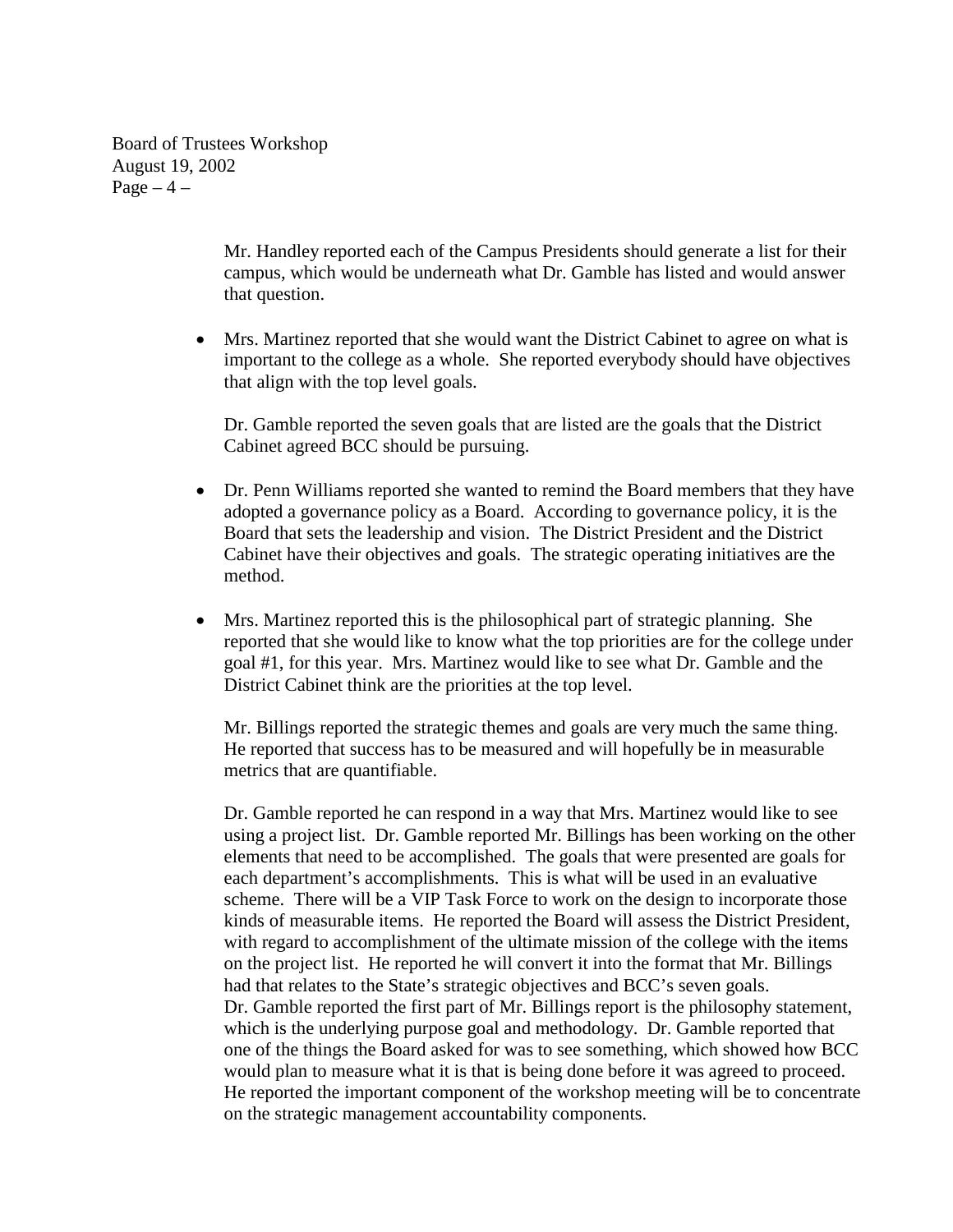Board of Trustees Workshop August 19, 2002 Page  $-5-$ 

> • Dr. Penn Williams reported it was mentioned that the District President evaluation should be based on this list.

Mr. Billings reported the metrics are measurements against a couple of standards, one of which is the American Association of Community Colleges core indicators. Other core indicators are metrics that BCC needs to identify and measure itself against.

• Mr. McCotter asked if the objectives, with the goals, are dated to be completed by fiscal year 2003.

Mr. Billings reported they are to completed by fiscal year 2003.

- $\bullet$  Mr. McCotter reported that Mrs. Martinez asked what the priorities are. All of the goals need to be accomplished, so they are all a priority.
- $\bullet$  Mrs. Martinez reported she wants to see more details listed within the goals. For example, list the dates of expected completion.

Dr. Gamble will again review the list of goals with the District Cabinet tomorrow morning.

 $\bullet$  Mr. McCotter reported it would be helpful to have a quarterly document, presented to the Board, which showed the percentage of the objectives of each goal that had been accomplished.

Dr. Gamble reported he could bring the report he now has, as well as a report showing what had been accomplished.

- Mrs. Martinez reported the Board needs to look at the current list of projects and decide whether the projects are leading the college in the direction they feel the college should move in. She reported the Board needs to make sure the list will move the college into the vision that the Board collectively has agreed on.

Dr. Gamble reported if it is acceptable to the Board, he would like them to look at the goals. If the Board feels that any of the goals are inappropriate, they can let Dr. Gamble know. He also reported the Board can add items if they feel it is necessary.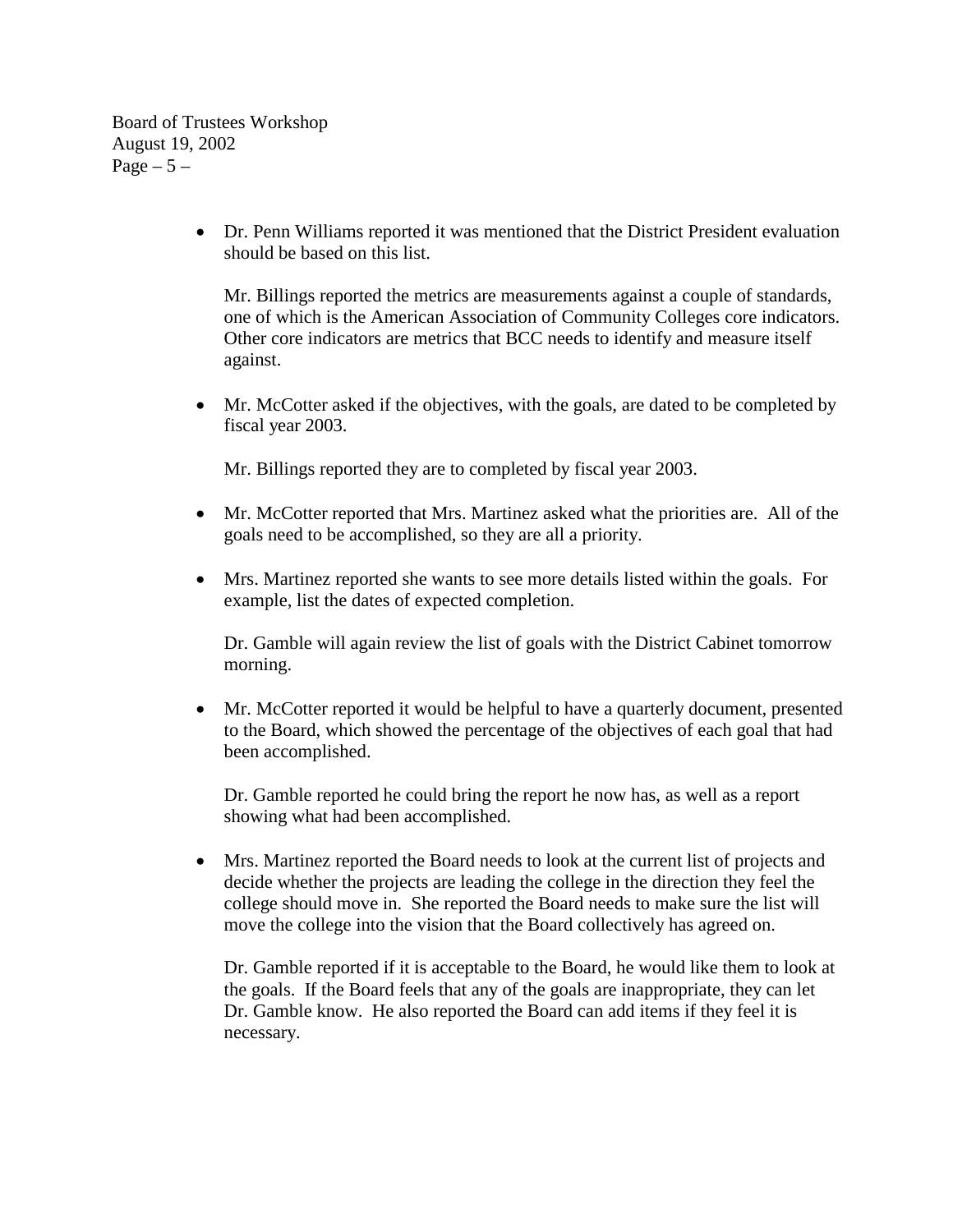Board of Trustees Workshop August 19, 2002 Page –  $6$  –

> - Mrs. Martinez reported the college may want to look at the upcoming needs of the population to help decide what objectives need to be accomplished.

Dr. Gamble reported this is done routinely.

- Mr. Handley reported that what Mrs. Martinez just described, seemed to fit perfectly with what has been discussed regarding the Board and governance policy.
- $\bullet$  Mrs. Martinez reported the college needs to set a time to talk about an environmental scan and to look at the high level objectives in light of the scan to see if the college is still on track.
- Mr. Handley asked if BCC has reached the point where it has performance plans in place, at each tier, that the objectives are tied into the performance plan.

Dr. Gamble reported that is in place. He reported the accomplishments can be viewed, at any point, through the Banner system.

- Mr. Handley asked if there is a process in place to have periodic reviews of individuals. This becomes a means of evaluating the individual quarterly, and making sure they meet their goals at the end of the year.

Dr. Gamble reported it will be reviewed with the Board. In terms of the individual, it is in their evaluation plans.

- Dr. Penn Williams summarized two items that came from this discussion. The first item was that there are clearly some items that are strategies that are not high level. There are others that tie in up to four of the goals. There are a lot, which focus on the first goal, which is improving the quality and efficiency. She reported this knot needs to be jointly tied between the District President and the District Cabinet. The second item was that everything the college has a metric for, also needs a financial metric so the Board can look at the cost benefits.
- Mr. McCotter reported he does not agree with the cost benefits, respectively.

Dr. Gamble reported he believes it is the Board's responsibility to hold him accountable for staying within the budget. He believes that this is the level of the Board involvement. The tying of costs to individual components is Dr. Gamble's responsibility. He reported in terms of pay-off, Dr. Gamble has the responsibility to report to the Board how he believes what has been done with the funds and if it is paying off.